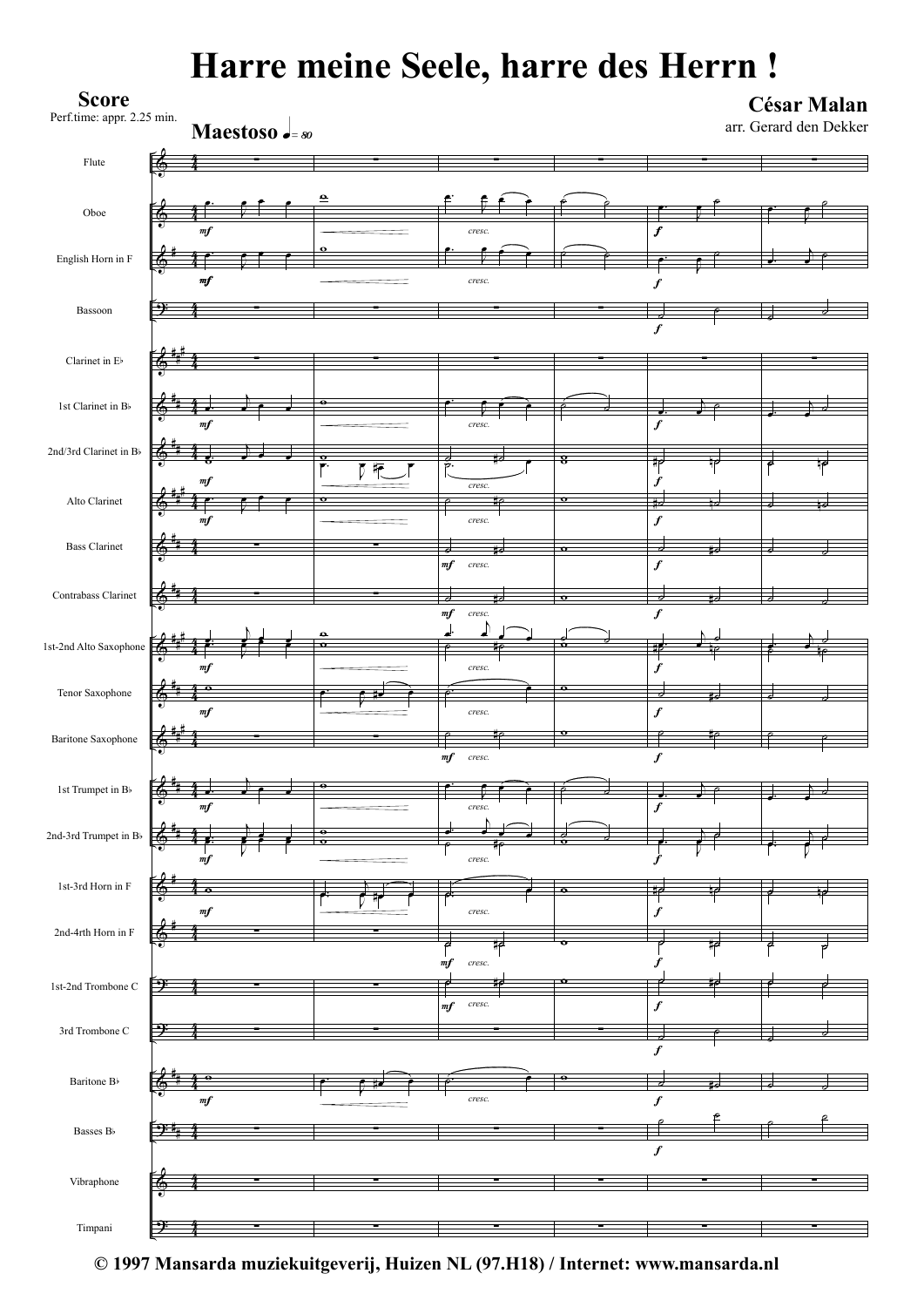Harre meine Seele, harre des Herrn !

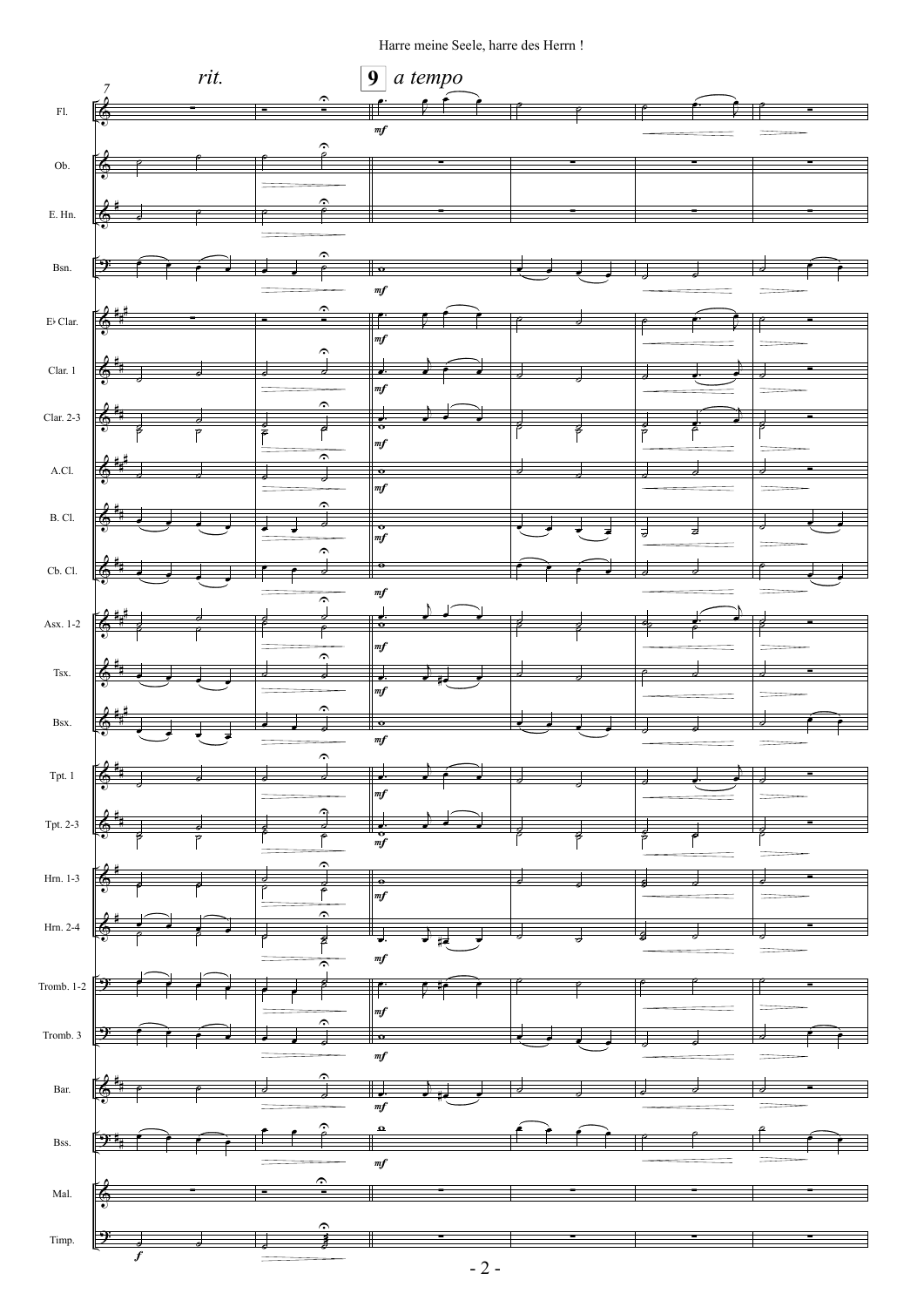## Harre meine Seele, harre des Herrn !

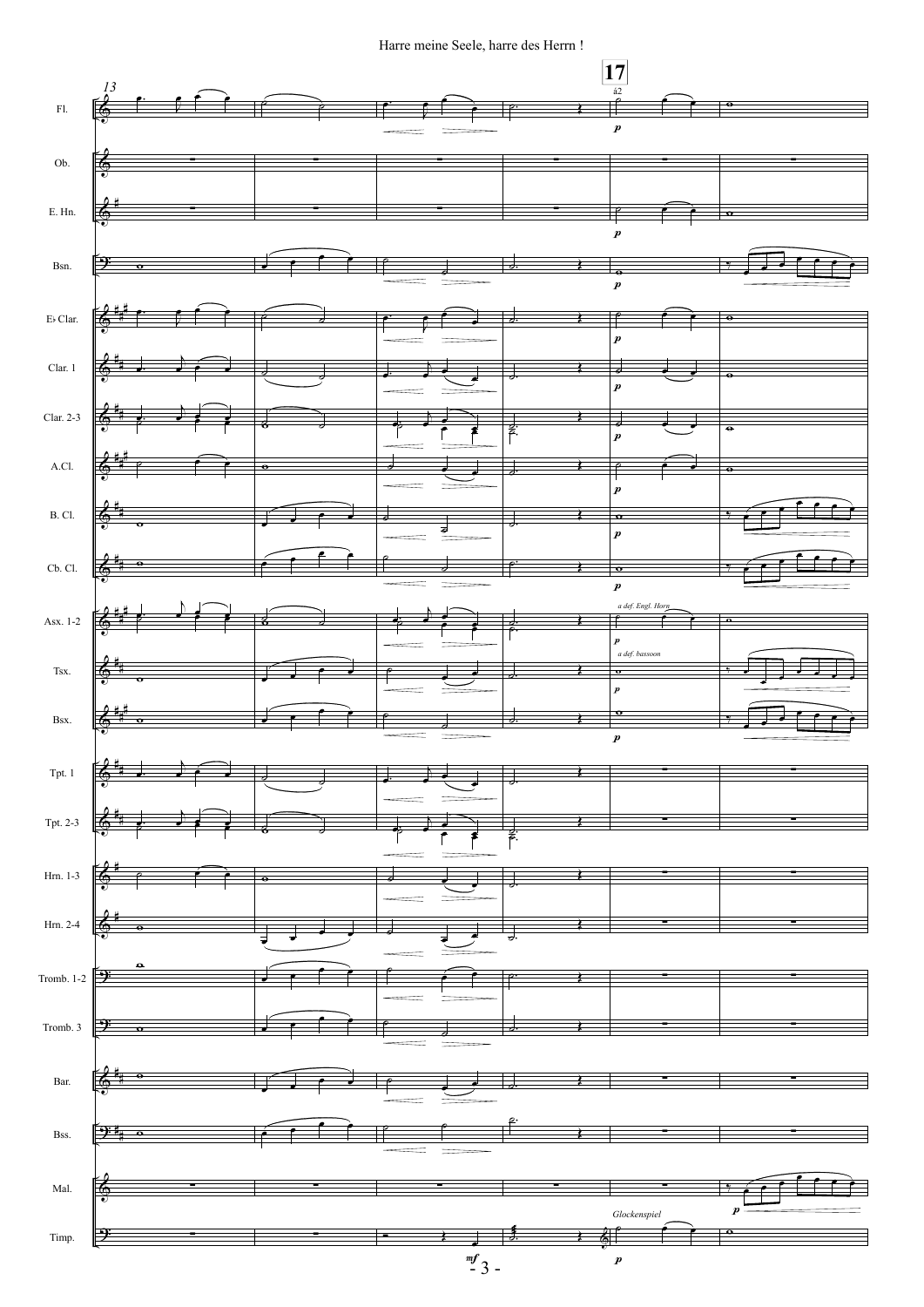## Harre meine Seele, harre des Herrn !



- 4 -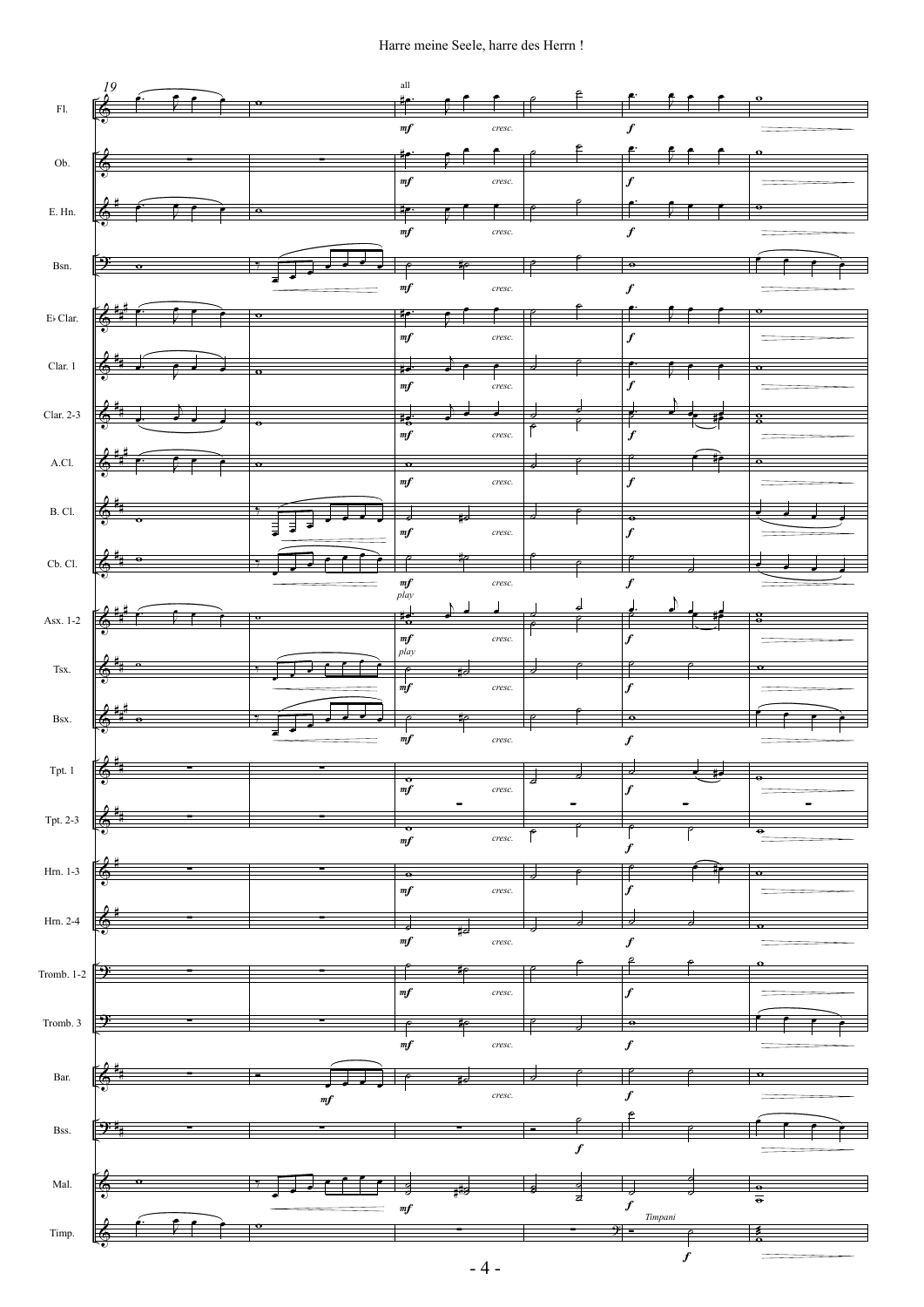